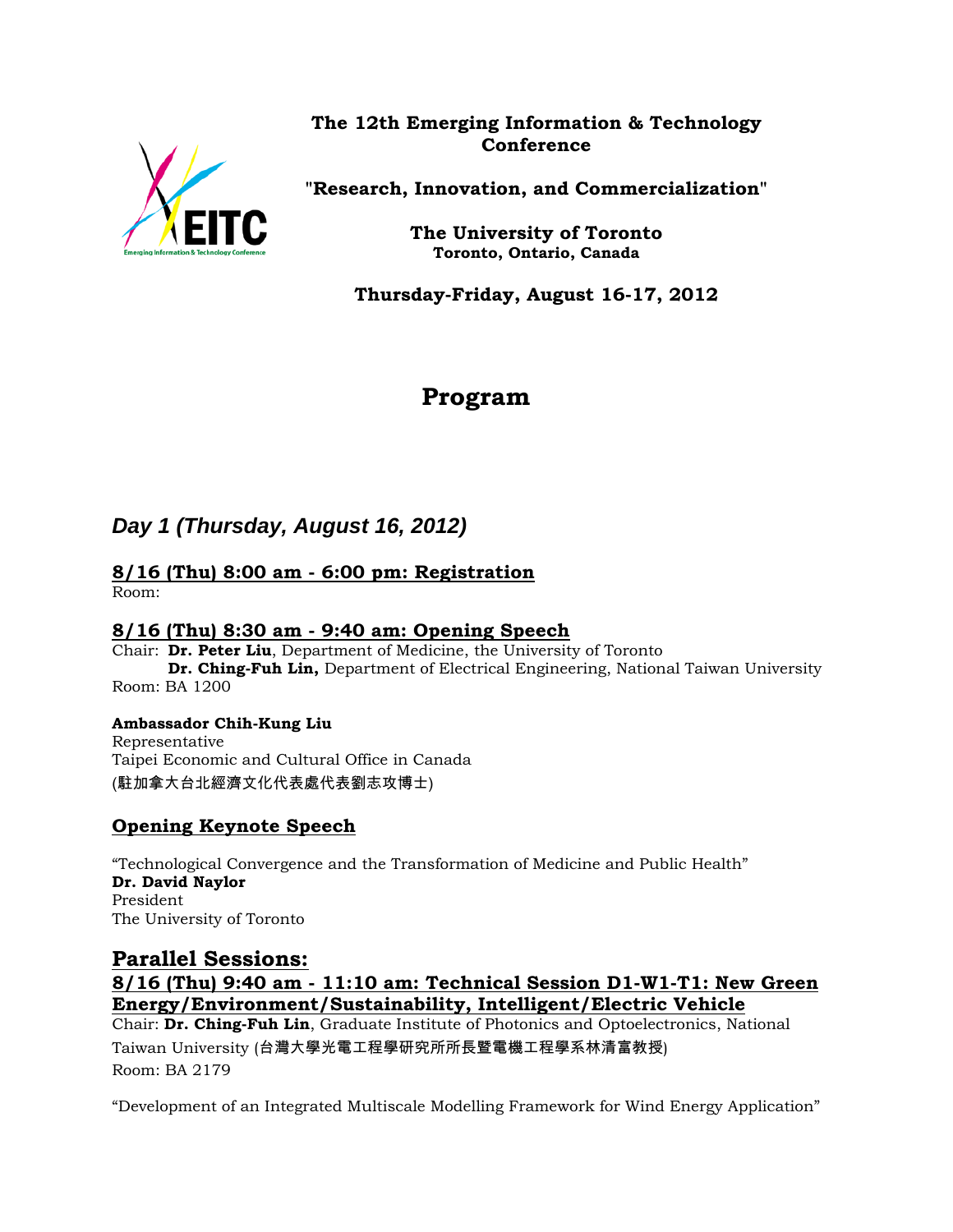#### **Dr. Fue-Sang Lien**

Professor, Department of Mechanical Engineering University of Waterloo

(滑鐵盧大學機械工程系連復桑教授)

"Artificial Photosynthesis on Metal-Nitride Nanowire Arrays" **Dr. Zetian Mi** Assistant Professor, Department of Electrical and Computer Engineering McGill University

"Light Harvesting Schemes for High-performance Polymer Solar Cells" **Dr. Fang-Chung Chen** Associate Professor, Department of Photonics and Display Institute National Chiao Tung University (交通大學光電工程系陳方中教授)

### **8/16 (Thu) 9:40 am - 11:10 am: Technical Session D1-W2-T1: Medicine, Public Health, Biomedical Science and Engineering**

Chair: **Dr. Peter Liu**, Department of Medicine, the University of Toronto Room: BA 3008

"Overcoming the Logistical Challenges of Mesenchymal Stem Cell Therapy for Heart Disease" **Dr. Te-Chung Lee**

Associate Professor, Department of Biochemistry and Biomedical Engineering The State University of New York at Buffalo

"Automating the Radiation Therapy Process"

**Dr. Thomas Purdie** Medical Physicist, Radiation Medicine Program, Princess Margaret Hospital Assistant Professor, Department of Radiation Oncology, The University of Toronto

"Genetics of Alzheimer's Disease"

**Dr. Li-San Wang**

Assistant Professor, Department of Pathology and Laboratory Medicine School of Medicine University of Pennsylvania (賓州大學醫學院王立三教授)

### **8/16 (Thu) 9:40 am - 11:10 am: Technical Session D1-W3-T1: New Materials Science and Engineering, Nanotechnology**

Chair: **Dr. Huey-Liang Hwang,** Institute of Electronic Engineering, National Tsing Hua University (清華大學電機工程學系暨電子工程研究所黃惠良教授)

Room: BA 3012

"Materials for the Thermoelectric Energy Conversion, Enhanced via Nanostructuring" **Dr. Holger Kleinke** Professor and Canada Research Chair Waterloo Institute for Nanotechnology

Department of Chemistry

University of Waterloo

"Micro/Nanomechanical Resonators: Materials, Design, and Applications"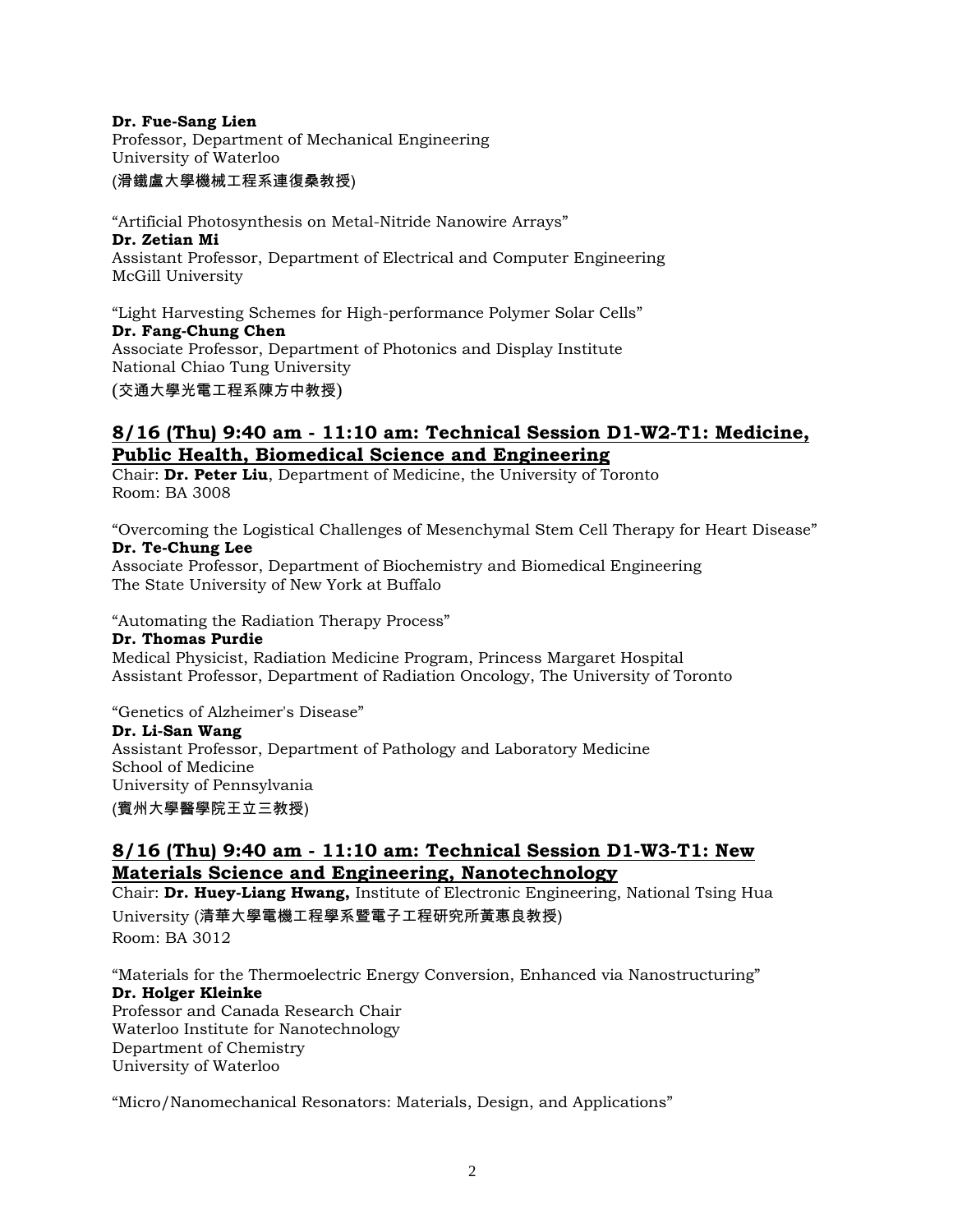#### **Dr. Srikar Vengallatore**

Associate Professor and Canada Research Chair Department of Mechanical Engineering McGill Institute for Advanced Materials McGill University

"Formation of Single-Crystal Si Thin Foil using Nano-structure Etching" **Dr. Ching-Fuh Lin** Chair, Graduate Institute of Photonics and Optoelectronics and Professor, Department of Electrical Engineering National Taiwan University (台灣大學光電工程學研究所所長暨電機工程學系林清富教授)

### **8/16 (Thu) 9:40 am - 11:10 am: Technical Session D1-W4-T1: Broadband Technologies and Multimedia Services, Cloud Computing, Cyber Security, and SoC**

Chair: **Dr. Li-Chun Wang**, Department of Electrical Engineering, National Chiao Tung University (交通大學電機工程學系主任暨特聘教授王蒞君教授) Room: BA 3116

"Broadband Wireless Access over Fibre-connected Massively Distributed Antennas" **Dr. Victor C.M. Leung** Professor and TELUS Mobility Research Chair Department of Electrical and Computer Engineering The University of British Columbia

(英屬哥倫比亞大學電機暨電腦工程學系梁中明教授)

"Localization of Wireless Terminals in Indoor Environment" **Dr. Shahrokh Valaee** Director, Wireless and Internet Research Laboratory Professor, Department of Electrical and Computer Engineering The University of Toronto

"Recent Developments in 3D Vision, Image Segmentation and Object/Action Recognition" **Dr. Jonathan Wu** Professor and Canada Research Chair Department of Electrical and Computer Engineering University of Windsor

# **8/16 (Thu) 11:10 am - 11:30 am: Break**

# **Parallel Sessions: 8/16 (Thu) 11:30 am – 1:00 pm: Technical Session D1-W1-T2: New Green Energy/Environment/Sustainability, Intelligent/Electric Vehicle**

Chair: **Dr. Fue-Sang Lien**, Department of Mechanical Engineering, University of Waterloo (滑鐵盧大學機械工程系連復桑教授)

Room: BA 2179

"Challenges in Numerical Simulation of Unconventional Oil and Gas Reservoirs" **Dr. Zhangxin (John) Chen** Professor, NSERC/AERI/Foundation CMG Chair and iCORE Chair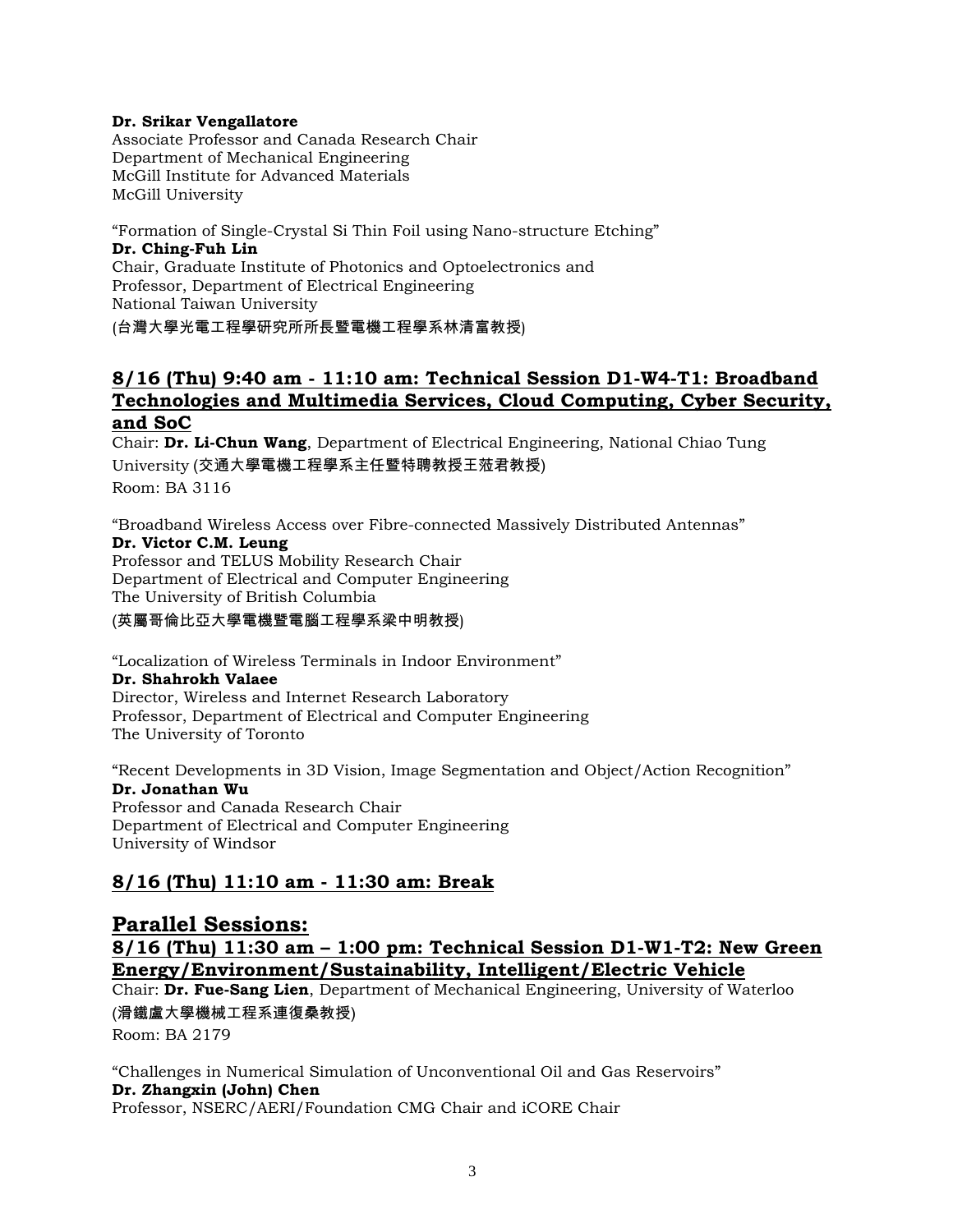Director, Schlumberger iCenter for Simulation & Visualization Department of Chemical and Petroleum Engineering University of Calgary (卡尔加里大学化学与石油工程学系陈掌星教授)

"Hysteresis Control of Voltage Source Converters for Synchronous Machine Emulation" **Dr. Zeb Tate**  Assistant Professor, Department of Electrical and Computer Engineering

The University of Toronto

"My Career with Photovoltaics" **Dr. Huey-Liang Hwang**

Professor, Department of Electrical Engineering & Institute of Electronic Engineering National Tsing Hua University

(清華大學電機工程學系暨電子工程研究所黃惠良教授)

# **8/16 (Thu) 11:30 am – 1:00 pm: Technical Session D1-W2-T2: Medicine, Public Health, Biomedical Science and Engineering**

Chair: **Professor Hsueh-Fen Juan,** Institute of Molecular and Cellular Biology, National Taiwan University (台灣大學分子細胞生物學研究所阮雪芬教授) Room: BA 3008

"Pyrophosphatase: a Membrane Embedded Proton-Pumping Protein" **Dr. Yuh-Ju Sun** Professor, the Institute of Bioinformatics and Structural Biology & Department of Life Sciences National Tsing Hua University

### (清華大學生物資訊與結構生物研究所暨生命科學系孫玉珠教授)

"Principles of Protein Folding from Coarse-Grained Models" **Dr. Hue Sun Chan** Professor, Departments of Biochemistry, Molecular Genetics, and Physics The University of Toronto

(多倫多大學生物化學系、分子遺傳學系、暨物理系陳曉新教授)

"Bioinformatics Analysis of Mass Spectrometry Data for Proteomics" **Dr. Bin Ma** Professor and University Research Chair School of Computer Science University of Waterloo

(滑铁卢大学计算机科学系首席科研马斌教授)

"Evaluating Sites of Post-Translational Modification in p53 using Convergent Association Testing"

## **Dr. David K.Y. Chiu**

Professor, Department of Computing and Information Science The University of Guelph (圭尔夫大学计算机与信息科学系趙國耀教授)

# **8/16 (Thu) 11:30 am – 1:00 pm: Technical Session D1-W3-T2: New Materials Science and Engineering, Nanotechnology**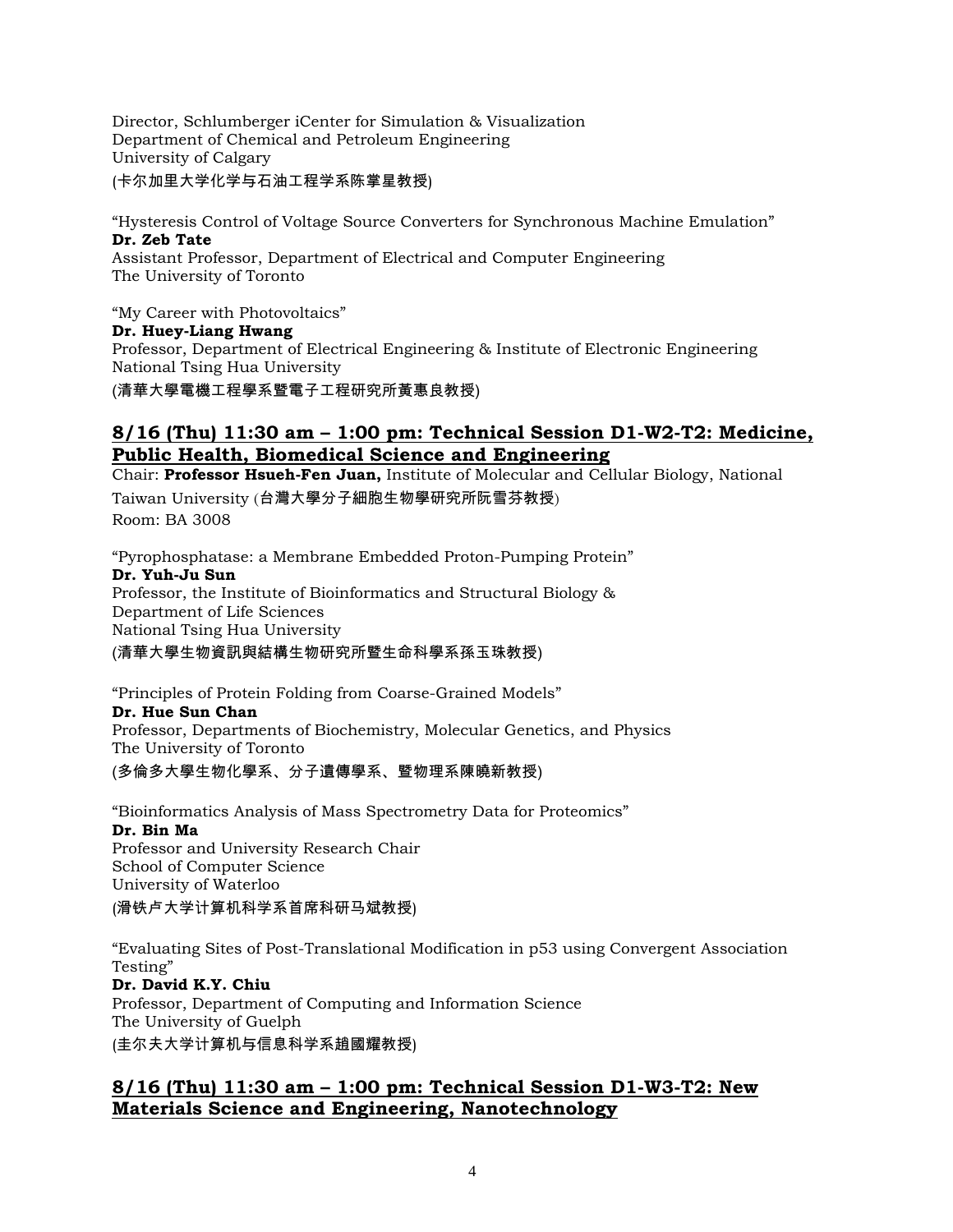Chair: **Dr. Da-Hsuan Feng**, Senior Vice President, National Tsing Hua University (清華大學資深副校長馮達旋教授)

Room: BA 3012

"Paper-Based Micro Sensors" **Dr. Xinyu Liu** Assistant Professor, Department of Mechanical Engineering McGill University (麦吉尔大学机械工程学系刘新宇教授)

"Functional Biodegradable Nanomaterials for Drug Delivery" **Dr. Chong Cheng** Assistant Professor, Department of Chemical and Biological Engineering (纽约州立大学水牛城分校化学工程与生物工程学系程翀教授)

## **Mr. Chih-Kuang Chen**

Ph.D. Candidate, Department of Chemical and Biological Engineering The State University of New York at Buffalo (纽约州立大學水牛城分校化學工程和生物工程學系陳致光)

"Engineering, Kinetics and Fate of Nuclear-Targeting Nanoparticles"

#### **Dr. Warren Chan**

Canada Research Chair of BioNanotechnology Associate Professor, Institute of Biomaterials and Biomedical Engineering **Mr. Peter Tang** Ph.D. Candidate, Institute of Biomaterials & Biomedical Engineering Integrated Nanotechnology & Biomedical Sciences Laboratory The University of Toronto

(多倫多大學生物材料和生物醫學工程研究所湯士毅)

### **8/16 (Thu) 11:30 am – 1:00 pm: Technical Session D1-W4-T2: Broadband Technologies and Multimedia Services, Cloud Computing, Cyber Security, and SoC**

Chair: **Dr. Chi-Hsiang Yeh,** Department of Electrical and Computer Engineering, Queen's University (女王大學電機暨電腦工程學系葉啟祥教授) Room: BA 3116

"Web Caching Prefetching by ART2 Neural Network" **Dr. Wenying Feng** Professor, [Department of Computing & Information Systems](http://www.trentu.ca/csp) and [Department of Mathematics](http://euclid.trentu.ca/math/welcome.html) Trent University

"Cloud Computing and Resource Allocation in Cloud" **Dr. Ling Guan** Canada Research Chair Director, Ryerson Multimedia Research Lab Professor, Department of Electrical and Computer Engineering Ryerson University

"Autonomous Resilient Routing for Selective Forwarding Attack in Wireless Sensor Networks"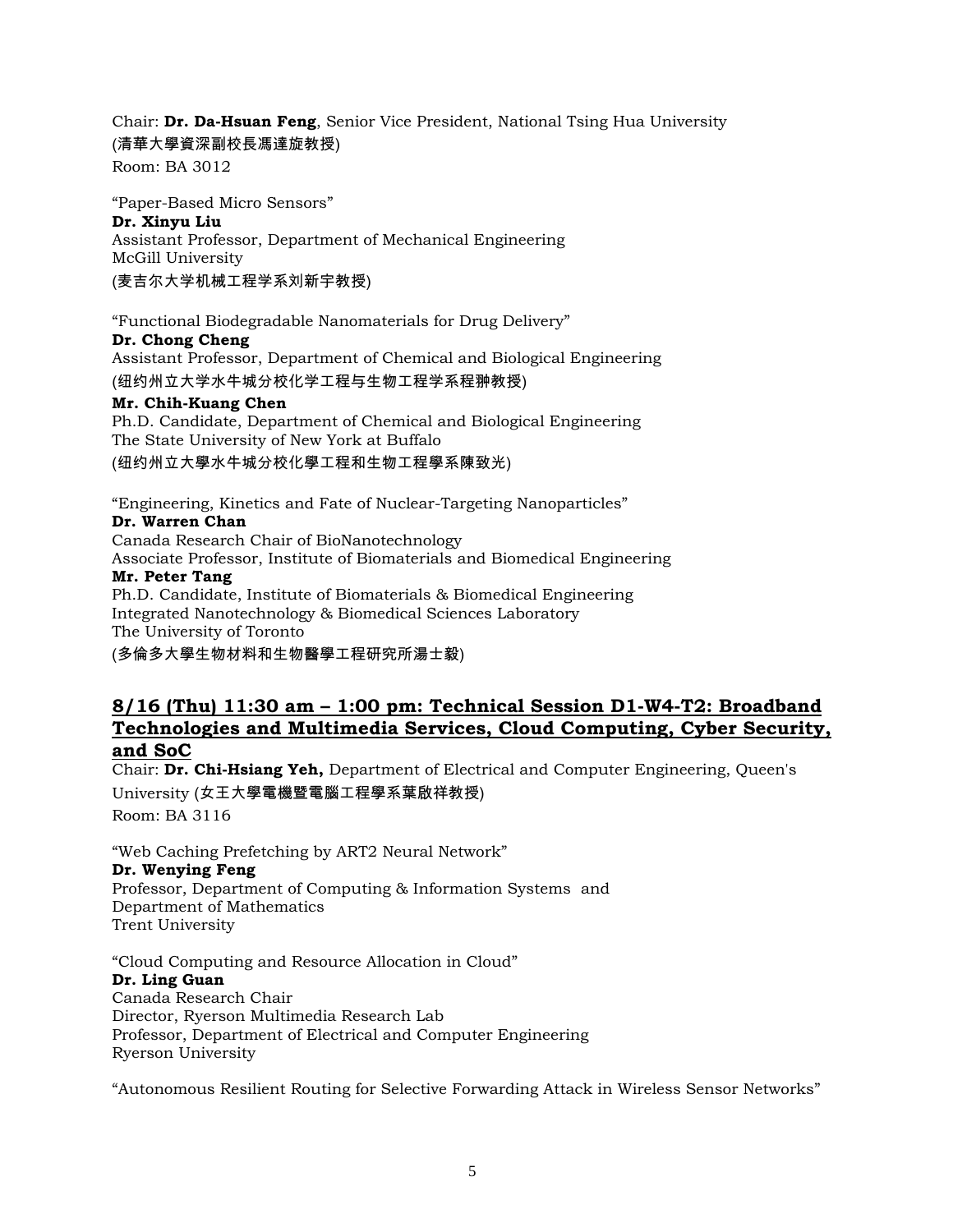### **Dr. Shanchieh Jay Yang**

Associate Professor & Department Head Department of Computer Engineering Rochester Institute of Technology

(羅徹斯特理工學院電腦工程學系主任楊善傑教授)

### **8/16 (Thu) 1:00 pm - 2:30 pm: Lunch**

### **8/16 (Thu) 2:30 pm - 3:30 pm: The Keynote and Panel Session**

Moderator: **Dr. Da-Hsuan Feng**, Senior Vice President, National Tsing Hua University (清華大學資深副校長馮達旋教授)

Room: BA 1200

**Dr. Janice Stein** Director, Munk School of Global Affairs University of Toronto

### **Parallel Sessions:**

### **8/16 (Thu) 3:30 pm – 5:00 pm: Technical Session D1-W1-T3: New Green Energy/Environment/Sustainability, Intelligent/Electric Vehicle**

Chair: **Dr. Ching-Fuh Lin**, Graduate Institute of Photonics and Optoelectronics, National

Taiwan University (台灣大學光電工程學研究所所長暨電機工程學系林清富教授) Room: BA 2179

"Fabrication of Printable Organic Photovoltaics, One Step Closer to Commercialization" **Dr. Ta-Ya Chu** Research Officer, National Research Council Canada (加拿大國家研究理事會朱達雅博士)

#### **Dr. Haibo Zeng**

Assistant Professor, Department of Electrical and Computer Engineering McGill University

"Fuel Ethanol Production: Technology and Process Development" **Dr. Yen-Han Lin** Professor, Department of Chemical and Biological Engineering University of Saskatchewan

### **8/16 (Thu) 3:30 pm – 5:00 pm: Technical Session D1-W2-T3: Medicine, Public Health, Biomedical Science and Engineering**

Chair: **Dr. Peter Liu**, Department of Medicine, the University of Toronto Room: BA 3008

"Engineering Liver on Lab Chip" **Dr. Cheng-Hsien Liu** Professor, Department of Power Mechanical Engineering National Tsing Hua University (清華大學動力機械工程學系劉承賢教授)

"Targeting Tumor Microenvironment for Cancer Detection and Therapeutic Efficacy Evaluation" **Dr. Zheng-Rong Lu**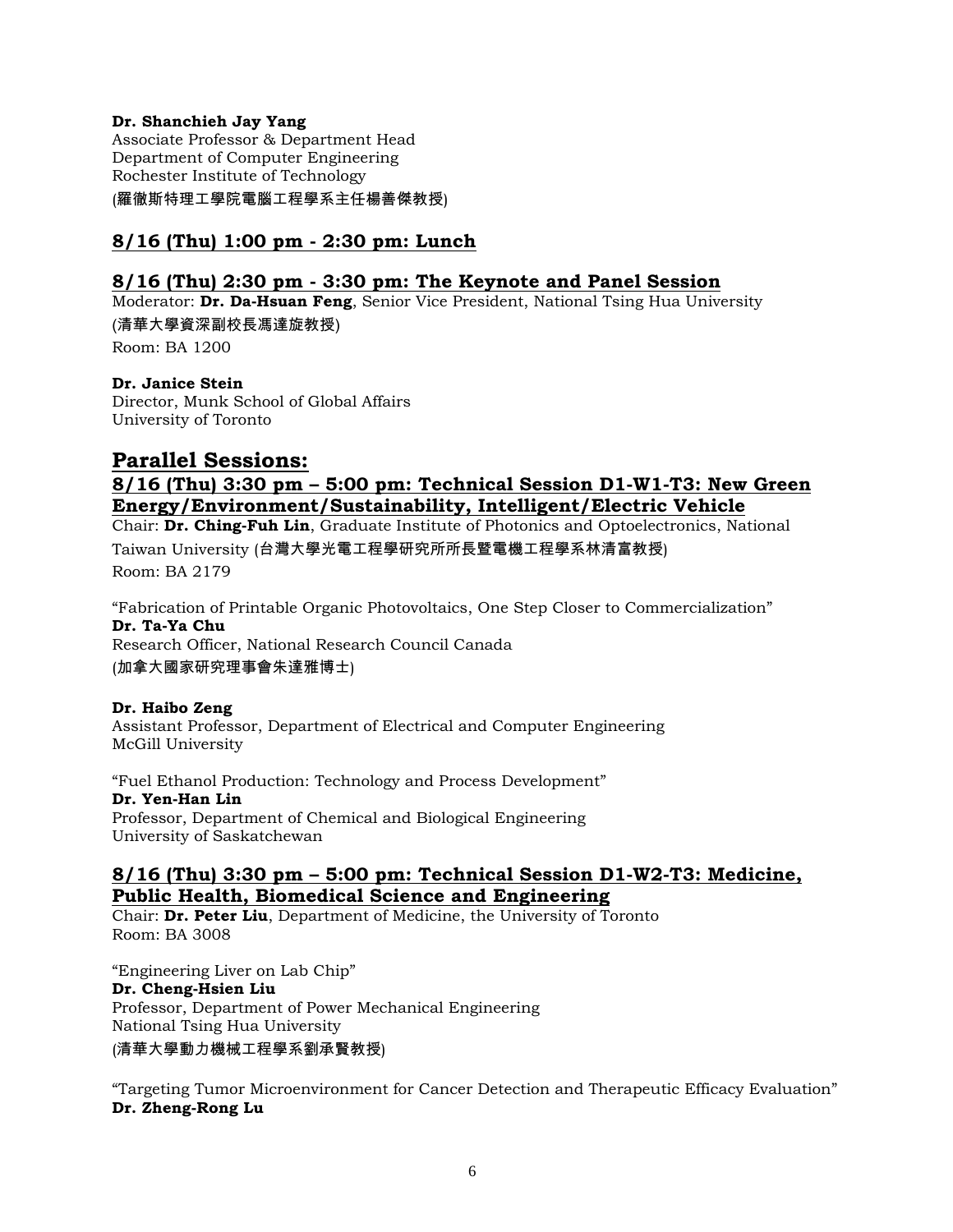Professor, Department of Biomedical Engineering Case Western Reserve University (凯斯西储大学生物医学工程学系吕正荣教授)

"Revealing Biological Contexts in Signed Molecular Network" **Dr. Hsuan-Cheng Huang** Professor, Institute of BioMedical Informatics National Yang Ming University (陽明大學生物醫學資訊研究所黃宣誠教授)

"Bone Marrow Tissue Engineering" **Dr. J.H. David Wu** Professor, Departments of Chemical Engineering and of Biomedical Engineering University of Rochester (羅徹斯特大學化學工程學系暨生物醫學工程學系吳政惠教授)

## **8/16 (Thu) 3:30 pm – 5:00 pm: Technical Session D1-W3-T3: New Materials Science and Engineering, Nanotechnologies**

Chair: **Dr. Ta-Ya Chu,** National Research Council Canada**,** (加拿大國家研究理事會朱達雅博士) Room: BA 3012

"Electrically Conductive Bacterial Nanowires: Fundamentals and Applications" **Dr. Jun Yang** Associate Professor, Department of Mechanical and Materials Engineering The University of Western Ontario

(西安大略大学机械与材料工程系杨军教授)

"Nanomanufacturing: Manipulation and Characterization of Nanomaterials inside SEM" **Dr. Yu Sun**

Canada Research Chair in Micro and Nano Engineering Systems Associate Professor, Department of Mechanical and Industrial Engineering

(多伦多大学机械与工业工程学系孙钰教授)

**Mr. Brandon Chen** Ph.D. Student The University of Toronto

### **Dr. Huey-Liang Hwang**

Professor, Department of Electrical Engineering & Institute of Electronic Engineering National Tsing Hua University

(清華大學電機工程學系暨電子工程研究所黃惠良教授)

### **8/16 (Thu) 3:30 pm – 5:00 pm: Technical Session D1-W4-T3: Broadband Technologies and Multimedia Services, Cloud Computing, Cyber Security, and SoC**

Chair: **Dr. Li-Chun Wang**, Department of Electrical Engineering, National Chiao Tung University (交通大學電機工程學系主任暨特聘教授王蒞君教授) Room: BA 3116

"Digital Image Forensics: There is More to a Picture Than Meets the Eye"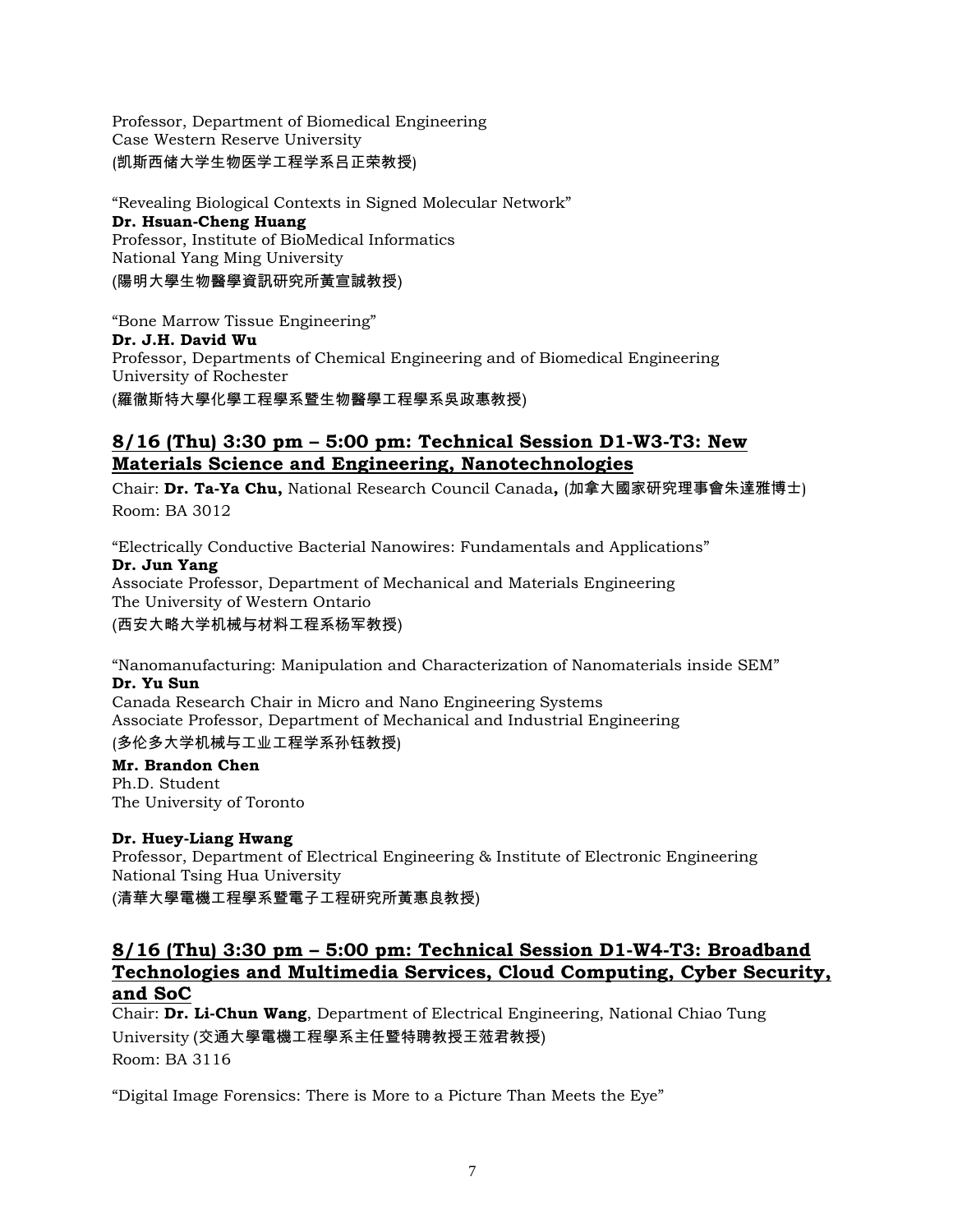#### **Dr. Siwei Lyu**

Assistant Professor, Department of Computer Science The State University of New York at Albany (纽约州立大学奥尔巴尼分校计算机科学系吕思伟教授)

"Interactive Video Object Cutout from Live Sequences" **Dr. Minglun Gong**  Associate Professor, Department of Computer Science Memorial University of Newfoundland (纽芬兰纪念大学计算机科学系龚明伦教授)

"Trends and Challenges in Supercomputing" **Dr. Charng-Da Lu** Computational Scientist, Center for Computational Research The State University of New York at Buffalo (纽约州立大學水牛城分校電腦研究中心呂長達博士)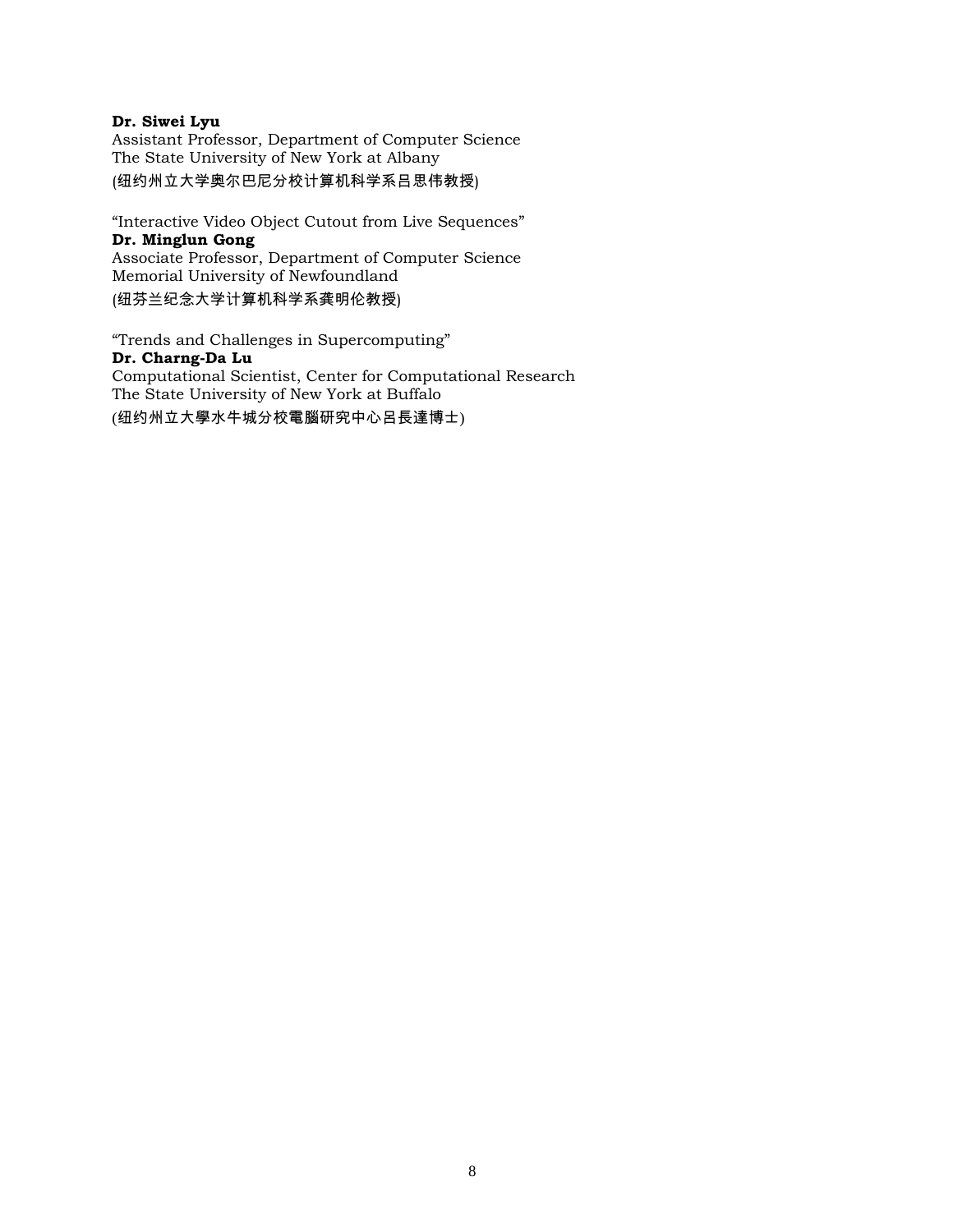# *Day 2 (Friday, August 17, 2012)*

**8/17 (Fri) 9:00 am - 5:00 pm: Registration**  Room:

# **Parallel Sessions:**

### **8/17 (Fri) 9:40 am - 11:10 am: Technical Session D2-W1-T1: New Green Energy/Environment/Sustainability, Intelligent/Electric Vehicle Technologies**

Chair: **Dr. Yen-Han Lin,** Department of Chemical and Biological Engineering, University of Saskatchewan Room: BA 2179

"Refining the Sunshine: the Sustainability of Microalgal Biofuels" **Dr. Christopher Q. Lan** Associate Professor, Department of Chemical and Biological Engineering University of Ottawa (渥太华大学化学和生物工程系蘭青道教授)

"Zero-Energy Building and Building Energy Efficiency"

**Dr. Xinlei Wang**

Associate Professor of Bioenvironmental Engineering Department of Agricultural and Biological Engineering University of Illinois at Urbana-Champaign

"Combining Solid Oxide Fuel Cells and Compressed Air Energy Storage for Load-Following Power Production with Near-Zero CO2 Emissions"

**Dr. Thomas A. Adams II** Assistant Professor, Department of Chemical Engineering McMaster University

### **8/17 (Fri) 9:40 am - 11:10 am: Technical Session D2-W2-T1: Medicine, Public Health, Biomedical Science and Engineering**

Chair: **Dr. Hsueh-Fen Juan**, Institute of Molecular and Cellular Biology, National Taiwan University (台灣大學分子細胞生物學研究所阮雪芬教授) Room: BA 3008

"Developing Novel Molecular Probes for Bacterial Detection" **Dr. Yingfu Li** Canada Research Chair in Nucleic Acids Research Professor of Biochemistry and Biomedical Sciences & Chemistry and Chemical Biology McMaster University

(麦克马斯特大学生物化学生物医学李应福教授)

"A Human Ubiquitin Conjugating Enzyme (E2) - HECT E3 Ligase Structure-function Screen" **Dr. Yi Sheng** Assistant Professor, Department of Biology York University (约克大学生物学系盛祎教授)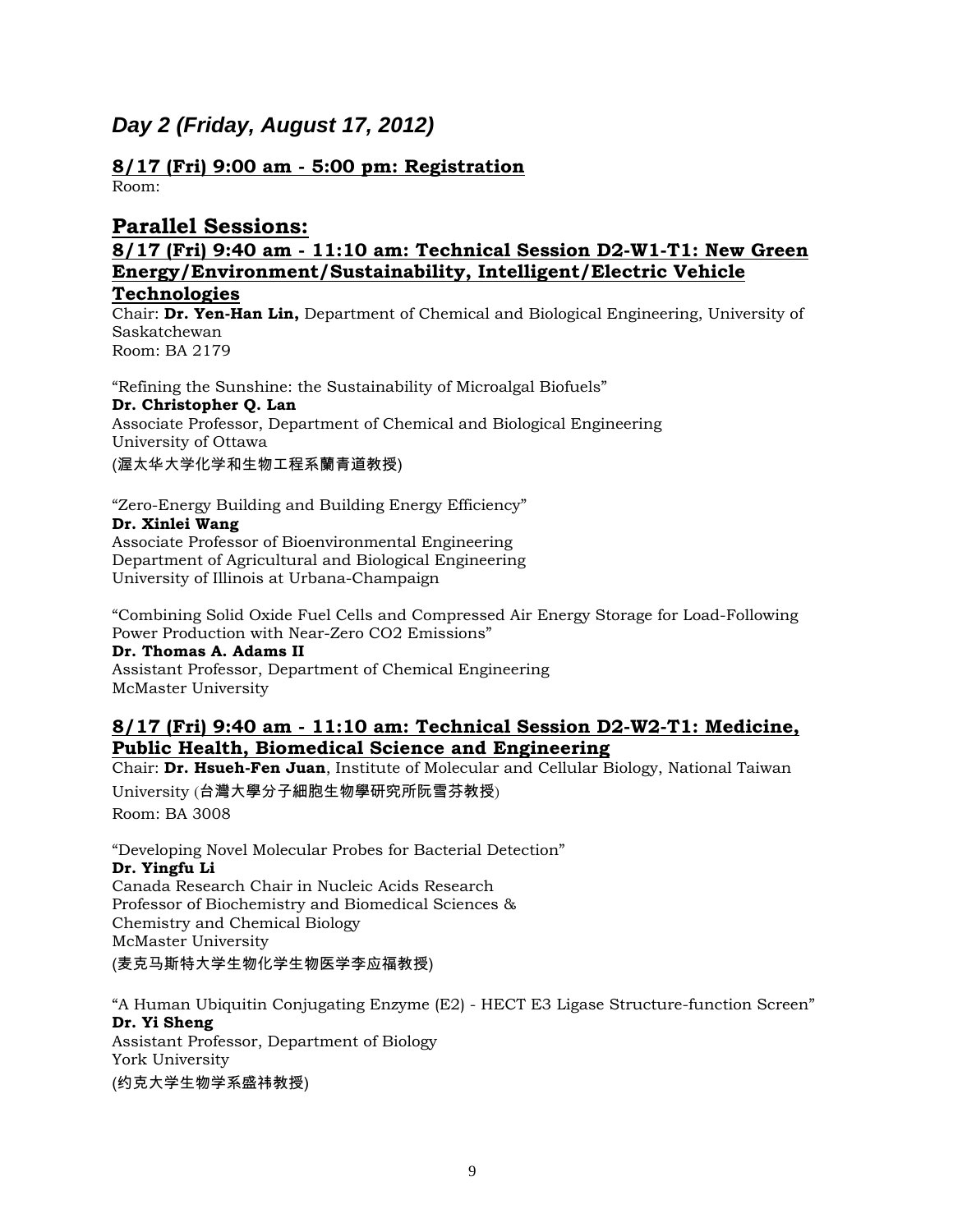"Next Generation MRI Contrast Agent" **Dr. Xiao-an Zhang** Assistant Professor, Department of Chemistry and Department of Physical and Environmental Sciences The University of Toronto (多伦多大学化学系、物理和环境科学系张晓安教授)

"Synthetic Biology Approach for Building Artificial Cell" **Dr. Allen Po-Chih Liu** Assistant Professor, Department of Mechanical Engineering University of Michigan, Ann Arbor (密歇根大學安娜堡分校機械工程系劉柏池教授)

### **8/17 (Fri) 9:40 am - 11:10 am: Technical Session D2-W3-T1: New Materials Science and Engineering, Nanotechnologies**

Chair: **Dr. Ta-Ya Chu,** National Research Council Canada, (加拿大國家研究理事會朱達雅博士) Room: BA 3012

"3D Nanowire Architectures for Highly-Efficient Photoelectrochemical Anodes"

### **Dr. Xudong Wang**

Assistant Professor, Department of Materials Science and Engineering University of Wisconsin-Madison

(威斯康星大学麦迪逊分校材料科学与工程系王旭东教授)

"Nanofabrication by Nanoimprint and Electron Beam Lithography and Applications" **Dr. Bo Cui** Director, Waterloo Nanofabrication Group

Assistant Professor, Department of Electrical and Computer Engineering University of Waterloo

(滑铁卢大学电子与计算机工程系崔波教授)

"Chalcogenide Glass Resonant Cavity Devices for On-chip Infrared Sensing" **Dr. Juejun Hu** Assistant Professor, Department of Materials Science and Engineering University of Delaware (特拉华州立大学材料科学与工程系胡崛隽教授)

### **8/17 (Fri) 9:40 am - 11:10 am: Technical Session D2-W4-T1: Broadband Technologies and Multimedia Services, Cloud Computing, Cyber Security, and SoC**

Chair: **Dr. Chi-Hsiang Yeh,** Department of Electrical and Computer Engineering, Queen's University (女王大學電機暨電腦工程學系葉啟祥教授) Room: BA 3116

"Combining Quantitative Location Information and Qualitative Connectivity Information for Clustering in Wireless Sensor Networks"

### **Dr. Chung-Horng Lung**

Associate Professor, Department of Systems and Computer Engineering Carleton University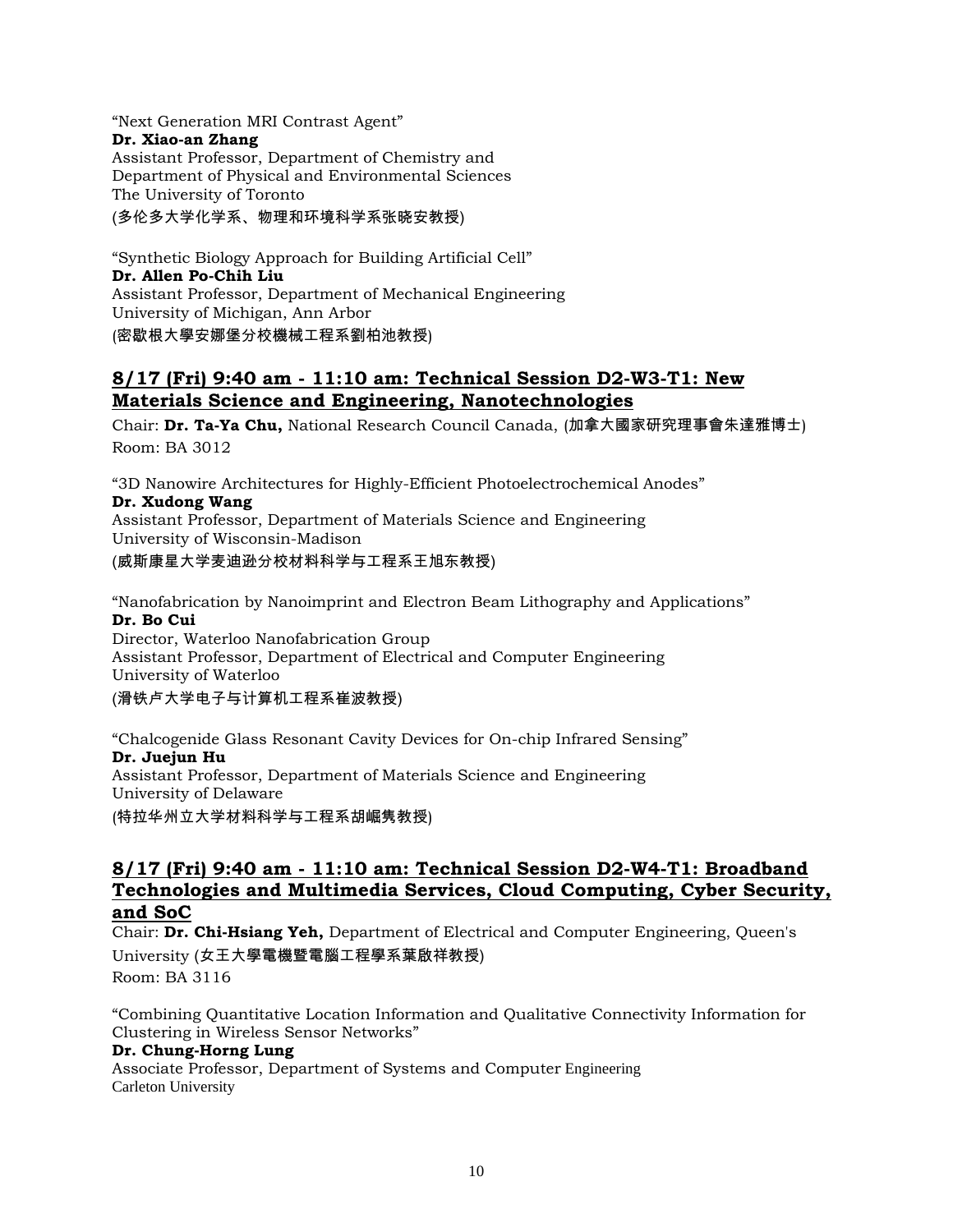### (卡爾頓大學電腦工程學系龍中弘教授)

"Survivable Virtual Infrastructure Management in Virtualized Data Centers" **Dr. Jian Tang** Assistant Professor, Department of Electrical Engineering and Computer Science Syracuse University

(雪城大学电子工程和计算机科学系唐剑教授)

"Securing Entropy Sources in Cloud Computers" **Dr. Yu Chen** Assistant Professor, Department of Electrical and Computer Engineering The State University of New York at Binghamton

"Video over Infrastructure-Based Cognitive Radio Networks" **Dr. Chih-Wei Huang** Assistant Professor, Department of Communication Engineering National Central University (中央大學通訊工程學系黃志煒教授)

# **8/17 (Fri) 11:10 am - 11:30 am: Break**

# **Parallel Sessions:**

## **8/17 (Fri) 11:30 am – 1:00 pm: Technical Session D2-W1-T2: New Green Energy/Environment/Sustainability, Intelligent/Electric Vehicle**

Chair: **Dr. Ching-Fuh Lin**, Graduate Institute of Photonics and Optoelectronics, National Taiwan University (台灣大學光電工程學研究所所長暨電機工程學系林清富教授) Room: BA 2179

"Catalytic Reforming of Ethanol into Methane Using Near- and Super-critical Water and Its

# Potential Application as a Fuel for Internal Combustion Engines"

### **Dr. Chunbao (Charles) Xu**

Associate Professor, Department of Chemical and Biochemical Engineering The University of Western Ontario (西安大略大学化学工程与生物化工系徐春保教授)

"Hydrothermal Conversion of Lignocellulosic Biomass to Alkanes and 5-HMF"

**Dr. Zhongchao Tan** Associate Professor, Department of Mechanical and Mechatronics Engineering University of Waterloo (滑铁卢大学机械与机械电子工程系譚中超教授)

"n-Butanol Production through Native and Engineered Microorganisms" **Dr. Si-Yu Li** Assistant Professor, Department of Chemical Engineering National Chung Hsing University (中興大學化學工程學系李思禹教授)

## **8/17 (Fri) 11:30 am – 1:00 pm: Technical Session D2-W2-T2: Medicine, Public Health, Biomedical Science and Engineering**

Chair: **Dr. Peter Liu**, Department of Medicine, the University of Toronto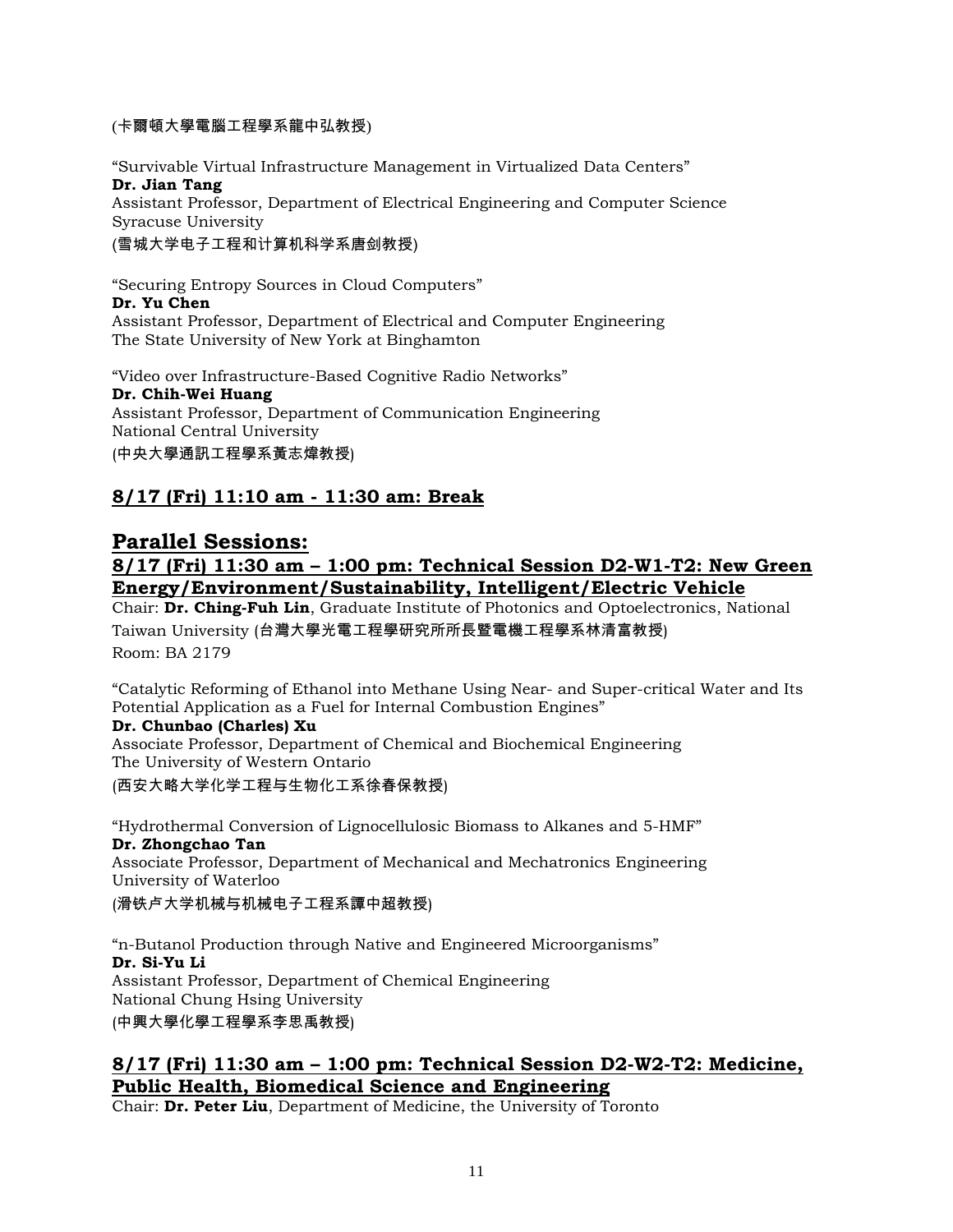Room: BA 3008

"Targeting ErbB Receptors for Cancer Therapy with New Ideas" **Dr. Zhixiang Wang** Professor, Department of Medical Genetics University of Alberta (阿尔伯特大学医学遗传学系王智翔教授)

"Stem Cell Biology and Regenerative Medicine in Skeletal Development and Disease" **Dr. Wei Hsu** Professor of Biomedical Genetics and Oncology University of Rochester Medical Center (羅徹斯特大學醫學中心生物醫學遺傳學暨腫瘤學許瑋教授)

"Postpartum Depression and Misregulation of Stress Signaling in Luman Recruitment Factor (LRF, or CREBRF)-deficient Mice"

#### **Dr. Ray Lu**

Associate Professor, Department of Molecular and Cellular Biology University of Guelph

(圭尔夫大学分子与细胞生物学系陸銳教授)

### **8/17 (Fri) 11:30 am – 1:00 pm: Technical Session D2-W3-T2: New Materials Science and Engineering, Nanotechnologies**

Chair: **Dr. Huey-Liang Hwang,** Institute of Electronic Engineering, National Tsing Hua University (清華大學電機工程學系暨電子工程研究所黃惠良教授) Room: BA 3012

"A Framework of Nano Crystal Growth" **Dr. Hanchen Huang** Connecticut Clean Energy Fund Professor in Sustainable Energy Department of Mechanical Engineering University of Connecticut

(康涅狄格大学机械工程系黄汉臣教授)

"Magnified Hard X-ray Imaging at Nano Scales" **Dr. Gu Xu** Professor, Department of Materials Science and Engineering McMaster University (麥克馬斯特大學材料科学与工程学系许谷教授)

"Selectively Transparent and Conducting Photonic Crystal for Enhanced Photovoltaics and Allied Devices"

**Dr. Nazir P. Kherani** Associate Professor, Departments of Electrical & Computer Engineering and Materials Science & Engineering The University of Toronto

# **8/17 (Fri) 11:30 am – 1:00 pm: Technical Session D2-W4-T2: Broadband Technologies and Multimedia Services, Cloud Computing, Cyber Security, and SoC**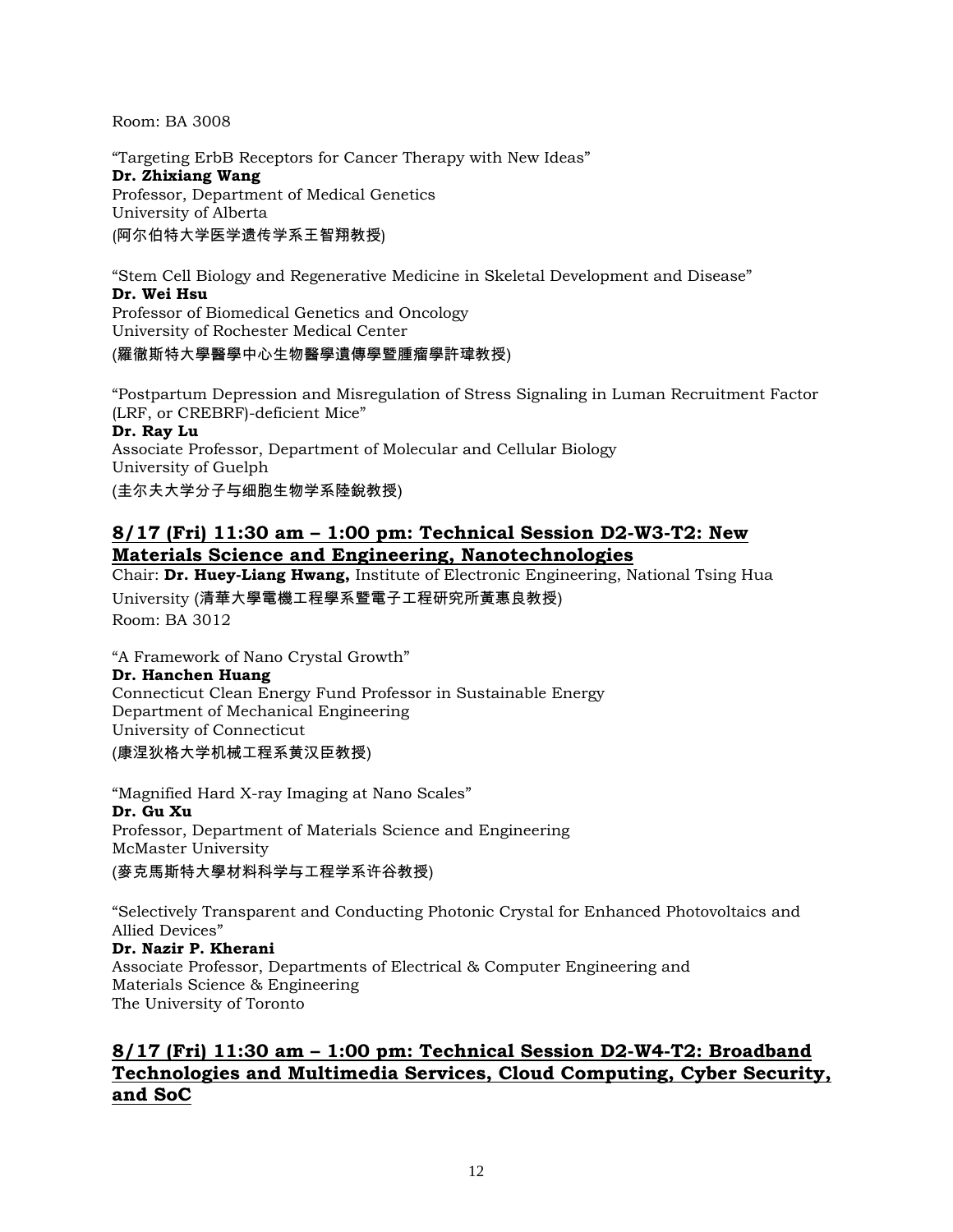Chair: **Dr. Li-Chun Wang**, Department of Electrical Engineering, National Chiao Tung University (交通大學電機工程學系主任暨特聘教授王蒞君教授) Room: BA 3116

#### **Dr. Uyen Trang Nguyen**

Associate Professor, Department of Computer Science and Engineering York University

"Gamma Codes: A Low-Overhead Low-Complexity Network Coding Solution"

#### **Dr. Masoud Ardakani**

Associate Professor, Department of Electrical & Computer Engineering University of Alberta

### **Dr. Chi-Hsiang Yeh**

Associate Professor, Department of Electrical and Computer Engineering Queen's University (女王大學電機暨電腦工程學系葉啟祥教授)

# **8/17 (Fri) 1:00 pm - 2:30 pm: Lunch**

# **Parallel Sessions: 8/17 (Fri) 2:30 pm – 4:00 pm: Technical Session D2-W1-T3: New Green Energy/Environment/Sustainability, Intelligent/Electric Vehicle**

Chair: **Dr. Ta-Hui Lin,** Department of Mechanical Engineering, National Cheng-Kung University (成功大學機械工程系特聘教授林大惠教授)

Room: BA 2179

"Exploring the Opportunity of Using Electric Vehicles as an Energy Distribution Network" **Dr. Ting Zhu**

Assistant Professor, Department of Computer Science The University of New York at Binghamton

### **Dr. Jie Yu**

Assistant Professor, Department of Chemical Engineering MCMaster University (麦克马斯特大学化学工程学系余杰教授)

### **Dr. Ching-Fuh Lin**

Chair, Graduate Institute of Photonics and Optoelectronics and Professor, Department of Electrical Engineering National Taiwan University (台灣大學光電工程學研究所所長暨電機工程學系林清富教授)

### **8/17 (Fri) 2:30 pm – 4:00 pm: Technical Session D2-W2-T3: Medicine, Public Health, Biomedical Science and Engineering**

Chair: **Dr. Peter Liu**, Department of Medicine, the University of Toronto Room: BA 3008

"Emerging Role of microRNAs in Preeclampsia" **Dr. Chun Peng** Professor, Department of Biology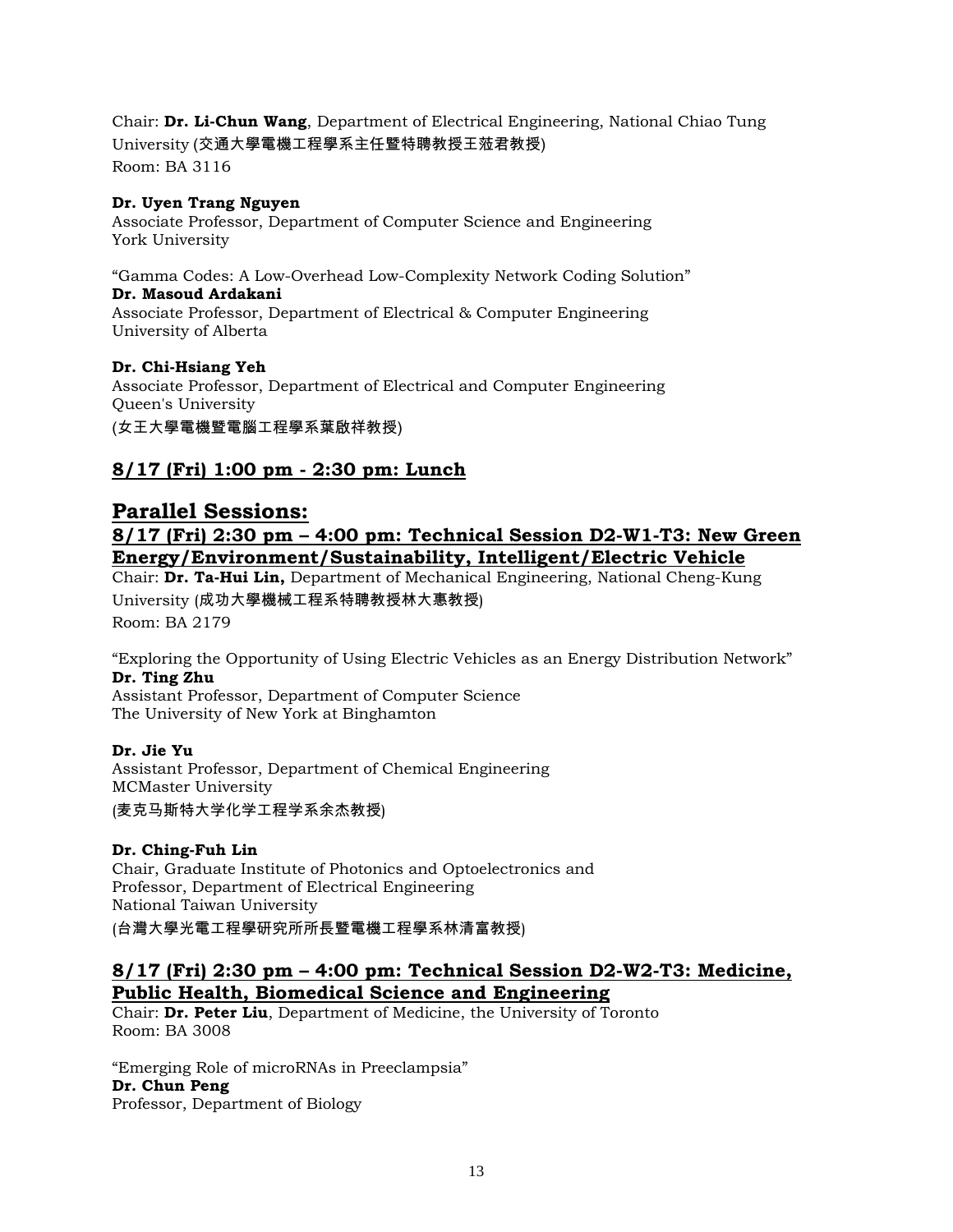York University (约克大学生物学系彭纯教授)

"Small Molecules as Inducers to Direct Stem Cell Differentiation" **Dr. Qiao Li** Assistant Professor, Department of Pathology and Laboratory Medicine School of Medicine University of Ottawa (渥太华大学医学院李樵教授)

"Blocking Ectopic ATP Synthase Suppresses Lung Adenocarcinoma Cell Growth" **Dr. Hsueh-Fen Juan** Professor, Department of Life Science, Institute of Molecular and Cellular Biology, Graduate Institute of Biomedical Electronics and Bioinformatics, National Taiwan University (台灣大學分子細胞生物學研究所阮雪芬教授)

### **8/17 (Fri) 2:30 pm – 4:00 pm: Technical Session D2-W3-T3: New Materials Science and Engineering, Nanotechnologies**

Chair: **Dr. Huey-Liang Hwang,** Institute of Electronic Engineering, National Tsing Hua University (清華大學電機工程學系暨電子工程研究所黃惠良教授) Room: BA 3012

"Polyoxometalate Modified Carbon Nanotubes for Electrochemical Capacitors" **Dr. Keryn K. Lian** Associate Professor, Department of Materials Science and Engineering University of Toronto

(多伦多大学材料科学与工程系连珂教授)

### **Dr. Andrei Sazonov**

Associate Professor, Department of Electrical and Computer Engineering University of Waterloo

"Plasmonic Nanoantenna and Nanolaser" **Dr. Shangjr (Felix) Gwo**  Vice President for Research & Development Professor, Department of Physics National Tsing Hua University (清華大學研究發展處研發長暨物理系果尚志教授)

### **8/17 (Fri) 2:30 pm – 4:00 pm: Technical Session D2-W4-T3: Broadband Technologies and Multimedia Services, Cloud Computing, Cyber Security, and SoC**

Chair: **Dr. Chi-Hsiang Yeh,** Department of Electrical and Computer Engineering, Queen's University (女王大學電機暨電腦工程學系葉啟祥教授) Room: BA 3116

"An Agent-based Infrastructure for Mobile Commerce" **Dr. Xining Li** Director, Intelligent Mobile Agents Laboratory (IMAGO Lab) Professor, School of Computer Science